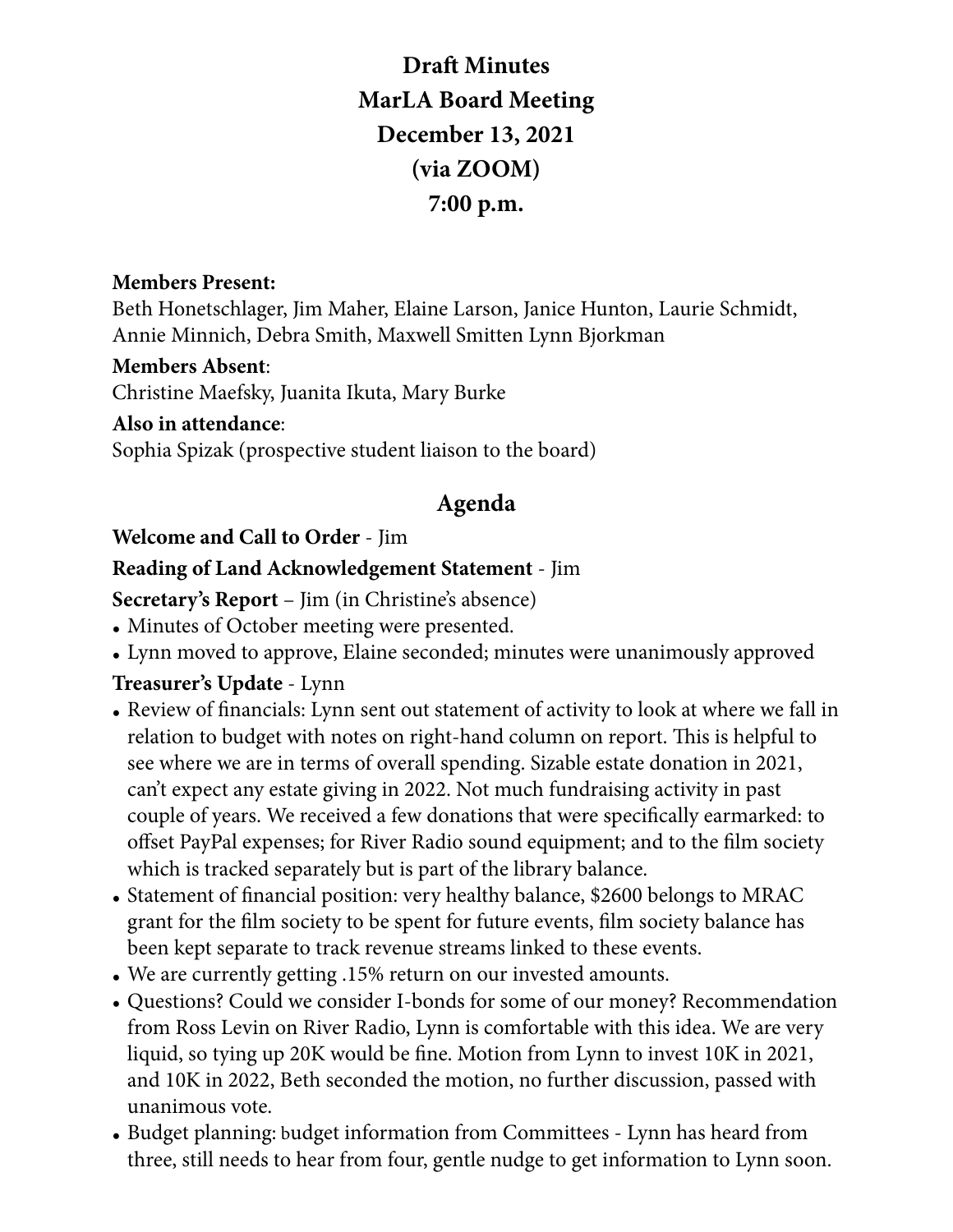She will put together a budget, and present at February meeting.

- Jordan Bequest update: the check is waiting and will be deposited this week.
- Jim had an informative meeting regarding the Jordan Bequest, it is clear this is a restricted fund to benefit our library, with a separate account to keep track of revenue. Interest earned has dropped significantly in the past several years. There was a \$3400 dispersement in 2019, most likely for the outside return box for Washington county, and they agreed it was not proper use of this fund. They will start to send an annual report of activity in this account.

# **Committee Reports**

## **Operations**

• No one present to speak to Operations activity. Beth asked if we could be open more hours? There are lots of volunteers who want to work. Jim thinks it makes sense to return to our pre-Covid hours. Jim has talked to volunteers who say traffic is down on most shifts.

## **Adult Programming** - Jim

- Zoom presentation by Whitney Moore, disappointing turnout with 25 attendees on-line .
- Doc nights have gone well, last one reached attendance limit of 50 people due to requiring pre-registrations.
- More programs: January Owls of the Eastern Ice by Jonathan C. Slaght, about saving the world's largest owl; February - Winter's Children by Ryan Rodgers, about cross country skiing in the midwest.

# **Children's Programing** – Debra and Annie

- Family Fun Night plans in January are being formed
- Proposed ideas for programing: making valentines cards, creating poetry for poetry month, teaching story-telling to kids
- Thinking of sending out a survey to see what families want
- Summer camps, thinking of offering second sessions and other ways to get more kids involved
- Thursday morning story time, 1-5 kids have attended, need to get the word out.
- Committee wants to get the word out about Children's programing so attendance is greater. Elaine asked if there is an idea of what kinds of publicity they are thinking of? Not yet. Would like to get word out to teachers, but it is difficult to get teacher engagement because they are usually so busy.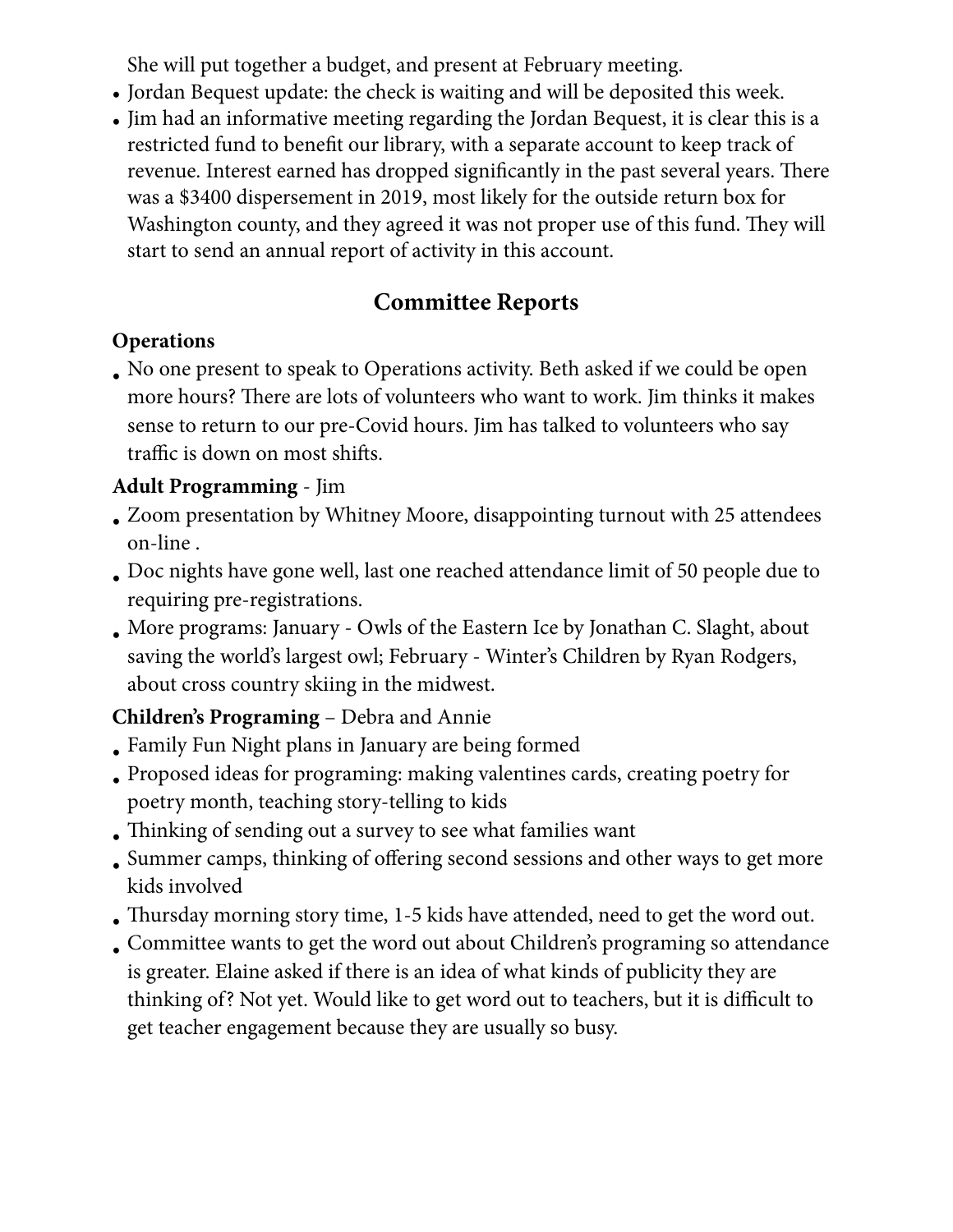## **Collections** – Beth

- Committee met October 30, purchased 35 books, Kay will purchase more books between meetings
- Talked about increasing DVD collection, didn't come to any conclusions
- Questions about whether it would be OK to post pictures of spines of new books
- on face book and web pages? Washington County Library posts pictures of the front covers and a little blurb of new books on their site. Will need to check copyright policies.

### **Communications** – Elaine

• Loralee would like to do an annual report for 10th anniversary, highlighting what the library has been doing, and she thought this could be a regular annual report. Laurie thought it could be combined with the annual fundraising letter.

### **Fundraising**- Jim

- The fundraising letter went out last week, and so far a few donations have trickled in, but that should start to pick up, we have had a good year overall.
- Oscars Night latest word is that the film distributer is not going to make the short documentaries available for viewing on-line as they did last year. We will have to make a decision soon about whether we will be doing an in-person Oscar Night Party, Oscars are in March, so we need to start planning in January if this is going to happen. Deb Black is "fired up" about helping with the party organization. We're still hoping that we could be still on-line this year if possible.

## **Land Acknowledgement Statement**

- The LAS committee (Mary Hooley, Ann Reich, Jim Maher, Phil Anderson, Lynn Bjorkman, Laurie Schmidt) wrote a mission for implementing the LAS, recognizing that the library board wanted more than words on a page, but instead wanted action to reflect the sentiments of the statement. Mission is included in attached document.
- Three top goals: Offer at least two programs on native history of our area in 2022, find resources to make these presentations; build out and keep up-to-date our website page, to create a central resource location (read, watch, listen) for native voices; promote and support the Big Read which coincidentally is going to feature the National Poet Laureate, Joy Harjo; host Dr. Brenda Child in April
- Four other goals as well, but will focus on top three for now. These are outlined in attached document.
- The committee is beginning to articulate some values as we move forward: we want to get input from native people throughout our continued work with these goals; we want to make sure we have an up-to-date collection of native authors, art, etc. in the library; ensure that all members of the committee are committed to individual learning.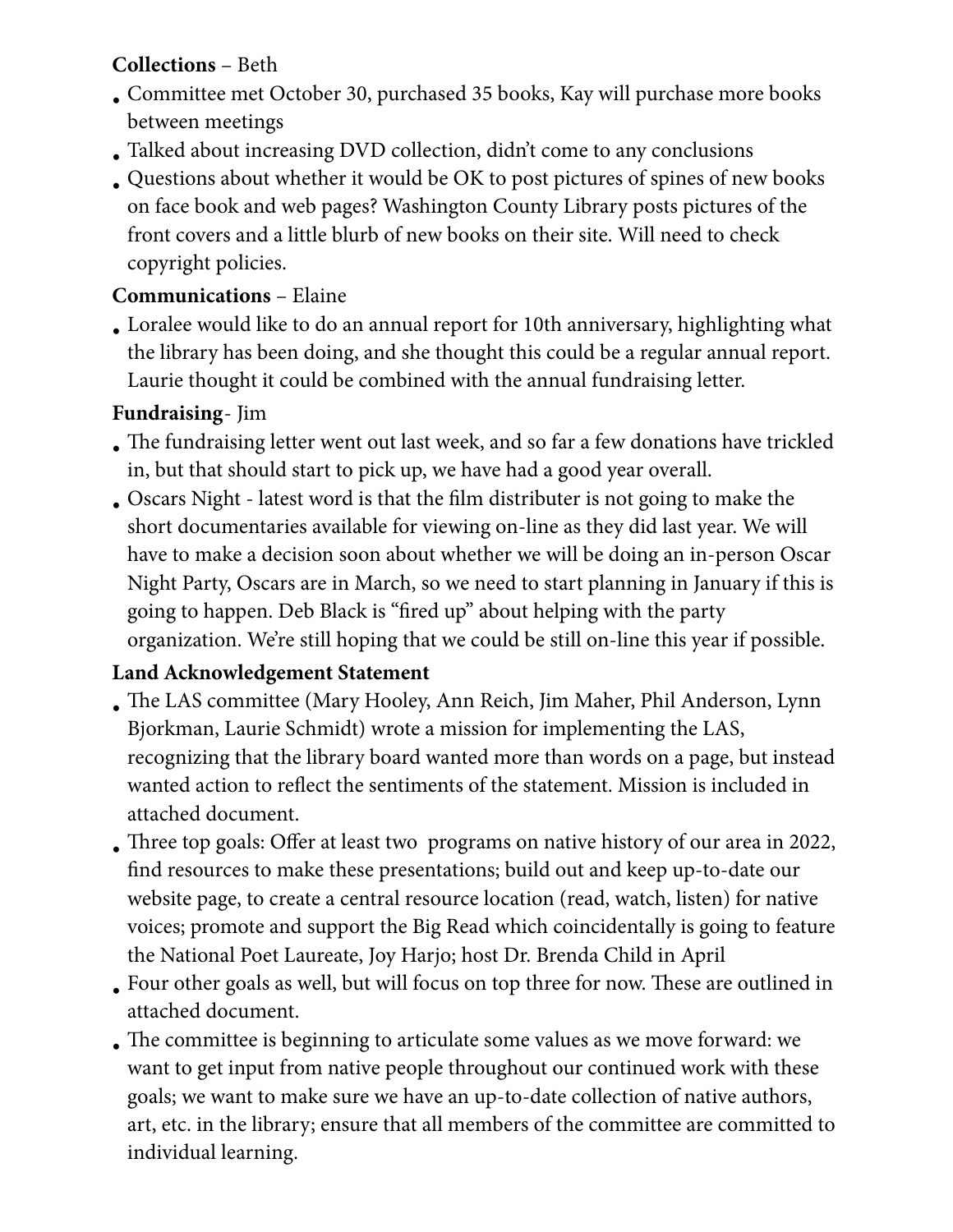• Exploring partnership with Scandia Heritage Alliance, but not pursuing them right now, will start to build relationships, hope to expand later. Beth - tribal libraries in state, Beth is aware of connections and websites, wondering if we could donate to any of these tribal libraries. Committee attended Working with Native People session sponsored by Mille Lacs tribal library. Lots of good resources available, committee just needs to figure out which ones are good fits with us and how to proceed. Could collections from our library be donated to these libraries? How can we pay it forward? What is our committee's role?

## **Art -**

- Displaying Mark Odegard, Artist at Pine Needles and long-time Marine resident, inspiration to do 1930-40 style art posters of the St. Croix. This show will remain up until February.
- Moving forward, Tammy would like to do four shows a year rather than six.

## **Other Items of Business**

## *Strategic Planning Process (Laurie)*

- Draft of process is attached. Laurie is wondering if we feel this process is on track with our needs? A good strategic plan paints a clear picture of what we want to see the library doing in 3-5 years, gets everyone aligned, and serves as tool for making decisions. It needs to be more than some papers that get filed away, rather it needs to be a living document. To make that happen, how do we want to work with the strategic plan so it is a map for our journey into the future? This is a draft, and not locked down at all.
- Soft kick-off in January, looking for speaker or article that speaks to the trends in libraries right now. What services are appropriate to our setting? Does anyone on board have resources for this? Jim will check with Amy at Washington Cty Library for resources they might have available.
- Laurie heard on radio program 1-A a panel of experts talking about big libraries, very interesting information, big libraries adding social workers to their staffs to learn about available social services.
- On-line data collection process to launch in February involving the board plus stakeholders (someone from restoration society, young voices, volunteers), beginning with an individual exercise (SWOT analysis) identifying strengths and weaknesses (internal), opportunities and threats (external).
- Next step will be to come together to do a vision session in March. What keeps us vibrant and viable in the future? The clearer the picture, the more likely we will be able to reach our vision.
- Goal-setting will be done at the committee level, using the vision to define what each committee can do to help reach the goals and the vision. Resource allocation can be done by small sub-committee, brought back to full board for approval.